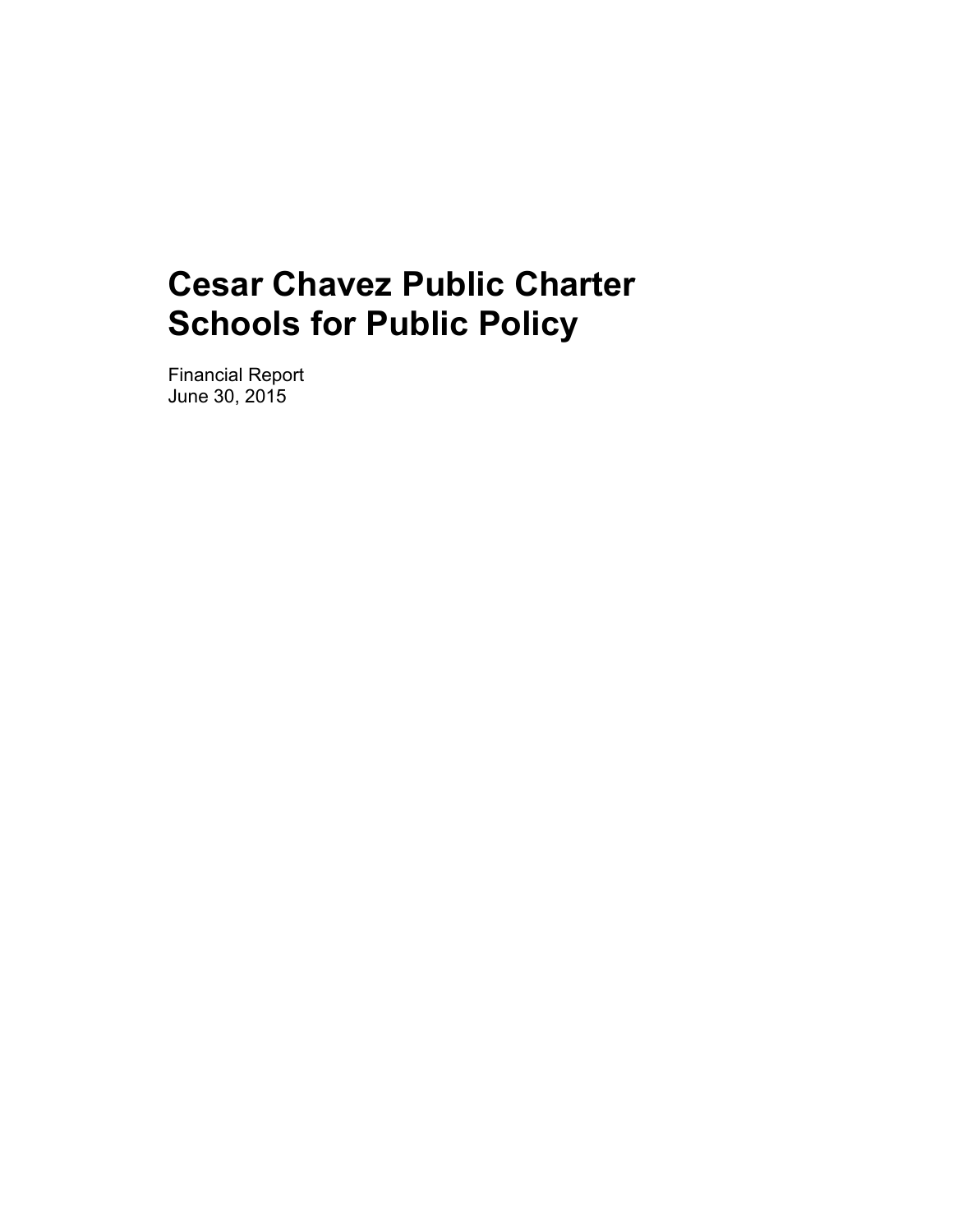# **Contents**

| Independent Auditor's Report                                  | $1-2$ |
|---------------------------------------------------------------|-------|
| <b>Financial Statements</b>                                   |       |
| Balance sheets                                                | 3     |
| Statement of activities – 2015                                | 4     |
| Statement of activities - 2014                                | 5     |
| Statements of cash flows                                      | 6     |
| Notes to financial statements                                 | 7-15  |
| Independent Auditor's Report on the Supplementary Information | 16    |
| Supplementary Information                                     |       |
| Schedule of functional expenses                               | 17    |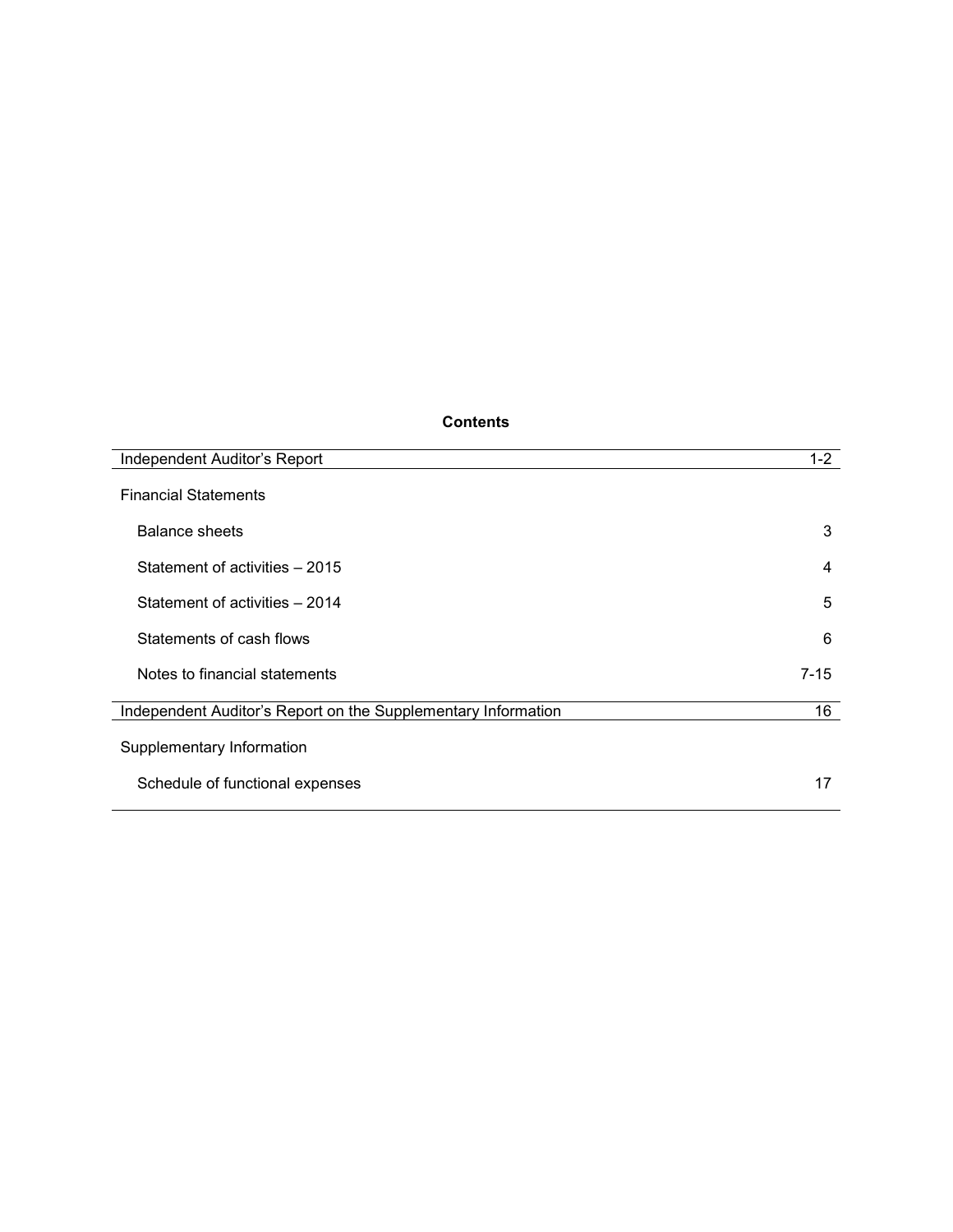

**RSM US LLP** 

#### **Independent Auditor's Report**

To the Board of Trustees Cesar Chavez Public Charter Schools for Public Policy Washington, D.C.

#### **Report on the Financial Statements**

We have audited the accompanying financial statements of Cesar Chavez Public Charter Schools for Public Policy (the School) which comprise the balance sheets as of June 30, 2015 and 2014, and the related statements of activities and cash flows for the years then ended, and the related notes to the financial statements.

#### **Management's Responsibility for the Financial Statements**

Management is responsible for the preparation and fair presentation of these financial statements in accordance with accounting principles generally accepted in the United States of America; this includes the design, implementation and maintenance of internal control relevant to the preparation and fair presentation of financial statements that are free from material misstatement, whether due to fraud or error.

#### **Auditor's Responsibility**

Our responsibility is to express an opinion on these financial statements based on our audits. We conducted our audits in accordance with auditing standards generally accepted in the United States of America and the standards applicable to financial audits contained in *Government Auditing Standards*, issued by the Comptroller General of the United States. Those standards require that we plan and perform the audit to obtain reasonable assurance about whether the financial statements are free from material misstatement.

An audit involves performing procedures to obtain audit evidence about the amounts and disclosures in the financial statements. The procedures selected depend on the auditor's judgment, including the assessment of the risks of material misstatement of the financial statements, whether due to fraud or error. In making those risk assessments, the auditor considers internal control relevant to the entity's preparation and fair presentation of the financial statements in order to design audit procedures that are appropriate in the circumstances, but not for the purpose of expressing an opinion on the effectiveness of the entity's internal control. Accordingly, we express no such opinion. An audit also includes evaluating the appropriateness of accounting policies used and the reasonableness of significant accounting estimates made by management, as well as evaluating the overall presentation of the financial statements.

We believe that the audit evidence we have obtained is sufficient and appropriate to provide a basis for our audit opinion.

#### **Opinion**

In our opinion, the financial statements referred to above present fairly, in all material respects, the financial position of the School as of June 30, 2015 and 2014, and the changes in its net assets and its cash flows for the years then ended in accordance with accounting principles generally accepted in the United States of America.

THE POWER OF BEING UNDERSTOOD AUDIT | TAX | CONSULTING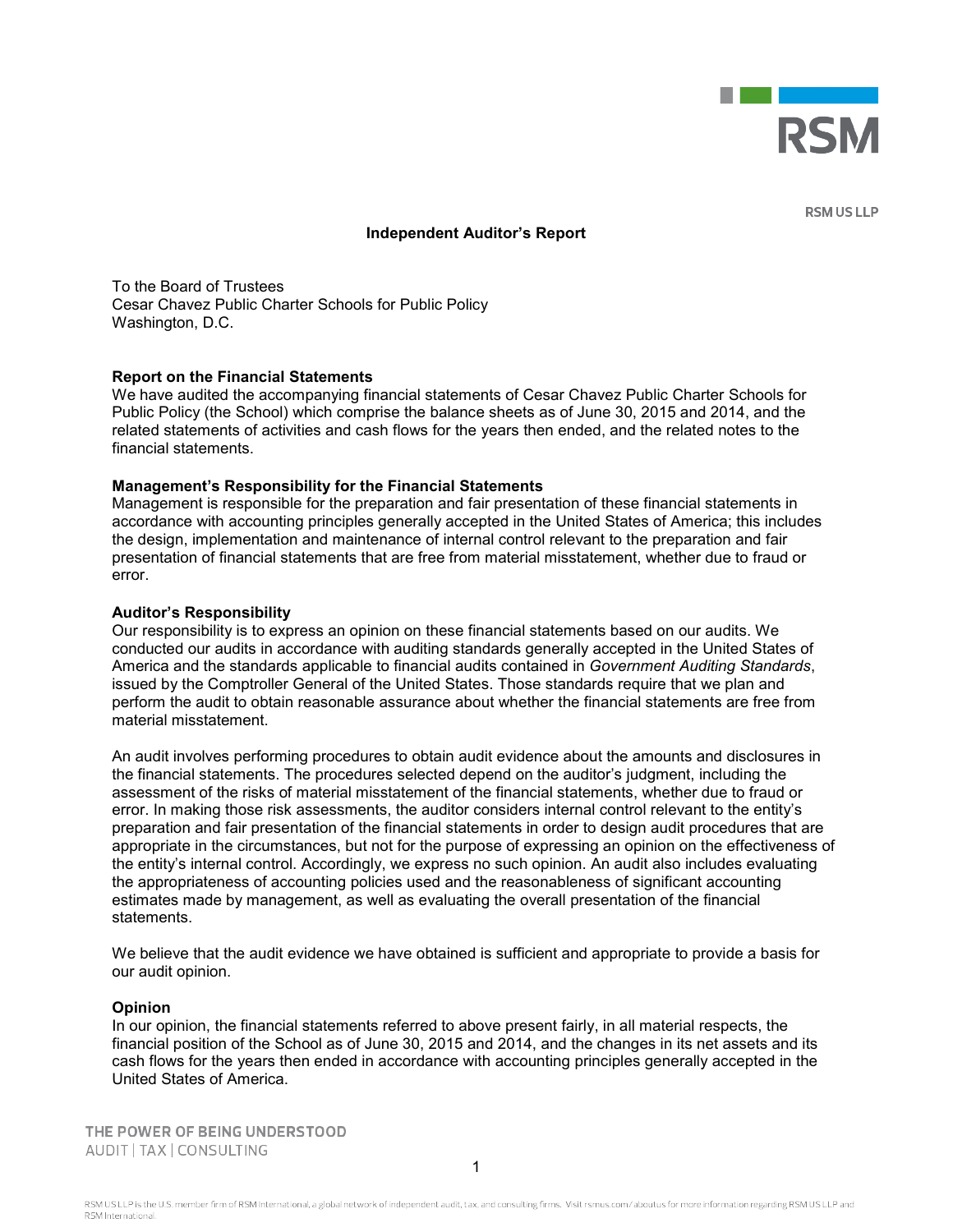#### **Other Reporting Required by** *Government Auditing Standards*

In accordance with *Government Auditing Standards*, we have also issued our reports dated December 1, 2015 and October 31, 2014, on our consideration of the School's internal control over financial reporting and on our tests of their compliance with certain provisions of laws, regulations, contracts and grant agreements and other matters. The purpose of those reports is to describe the scope of our testing of internal controls over financial reporting and compliance and the results of that testing and not to provide an opinion on the internal controls over financial reporting or on compliance. Those reports are an integral part of an audit performed in accordance with *Government Auditing Standards* in considering the School's internal control over financial reporting and compliance.

RSM. US LLP

Washington, D.C. December 1, 2015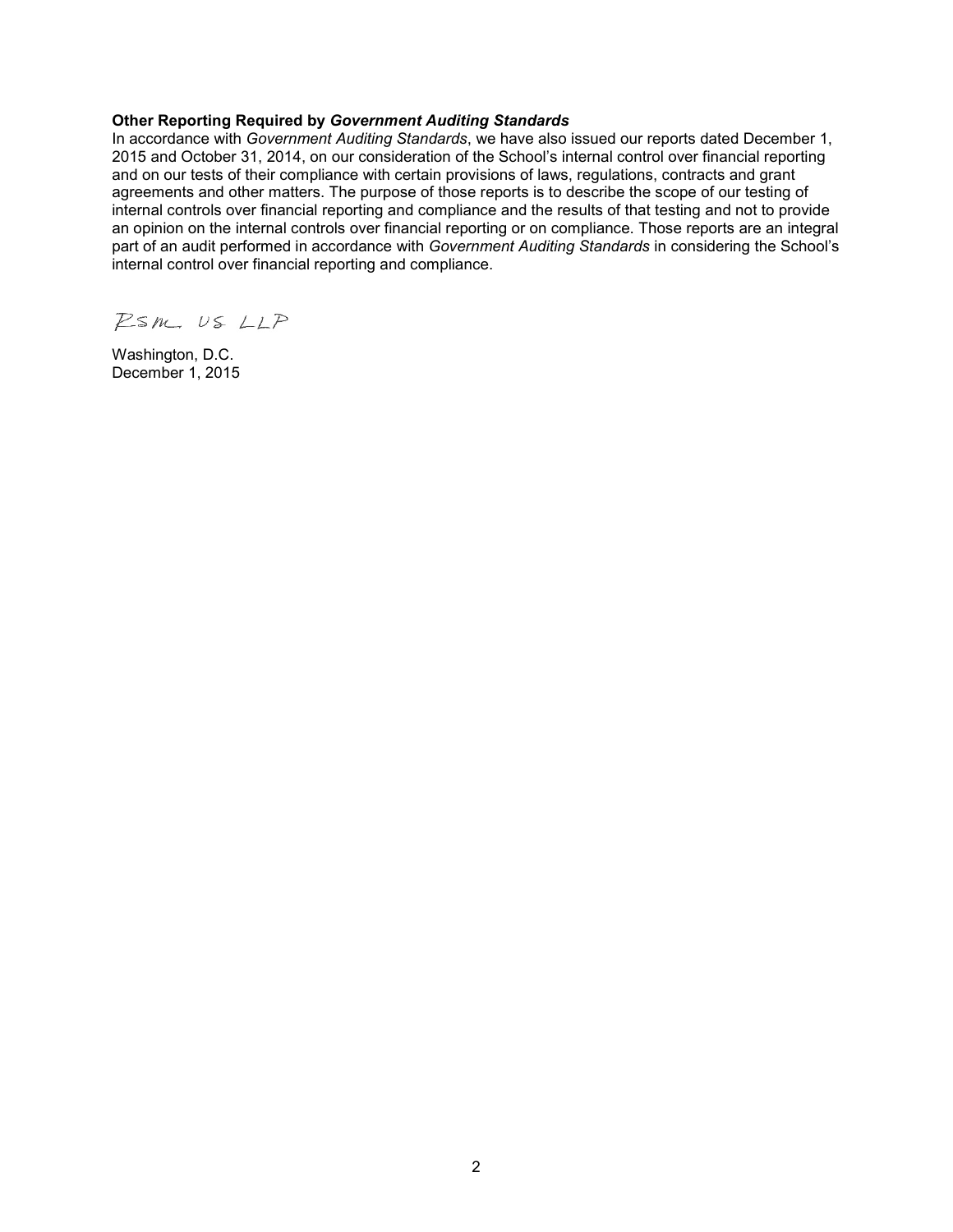# **Balance Sheets**

**June 30, 2015 and 2014**

|                                                      | 2015            | 2014             |
|------------------------------------------------------|-----------------|------------------|
| <b>Assets</b>                                        |                 |                  |
| <b>Current Assets</b>                                |                 |                  |
| Cash and cash equivalents                            | \$<br>5,028,829 | \$<br>4,301,758  |
| Cash deposits                                        |                 | 100,000          |
| Restricted cash and cash equivalents (Notes 2 and 4) | 328,431         | 310,867          |
| Accounts receivable, net                             | 546,468         | 7,264            |
| Grants receivable, net (Note 3)                      | 745,181         | 1,172,294        |
| Prepaid expenses                                     | 137,617         | 182,379          |
| <b>Total current assets</b>                          | 6,786,526       | 6,074,562        |
| Restricted Cash and Cash Equivalents (Notes 2 and 4) | 3,006,447       | 2,844,818        |
| Property and Equipment, Net (Notes 5 and 7)          | 28,594,701      | 29,729,487       |
| Deferred Loan Costs, Net                             | 562,777         | 596,627          |
| Deposits                                             | 197,157         | 197,157          |
| <b>Total assets</b>                                  | 39,147,608      | \$<br>39,442,651 |
| <b>Liabilities and Net Assets</b>                    |                 |                  |
| <b>Current Liabilities</b>                           |                 |                  |
| Accounts payable and accrued expenses                | \$<br>1,541,713 | \$<br>1,431,360  |
| Deferred revenue                                     |                 | 403,410          |
| Current portion of capital lease obligation (Note 6) | 38,541          | 38,253           |
| Current portion of long-term debt (Note 7)           | 550,000         | 515,000          |
| Current portion of deferred rent                     | 21,929          | 32,896           |
| <b>Total current liabilities</b>                     | 2,152,183       | 2,420,919        |
| Long-Term Debt, Net of Unamortized Discount (Note 7) | 24,458,728      | 24,996,211       |
| Capital Lease Obligation (Note 6)                    | 3,251           | 41,793           |
| Deferred Rent                                        | 383,922         | 339,853          |
| <b>Total liabilities</b>                             | 26,998,084      | 27,798,776       |
| Commitments and Contingencies (Notes 9 and 12)       |                 |                  |
| <b>Net Assets</b>                                    |                 |                  |
| Unrestricted                                         |                 |                  |
| Operating                                            | 10,686,837      | 10,288,875       |
| Board designated                                     | 1,350,000       | 1,350,000        |
|                                                      | 12,036,837      | 11,638,875       |
| Temporarily restricted (Note 11)                     | 112,687         | 5,000            |
| <b>Total net assets</b>                              | 12,149,524      | 11,643,875       |
| <b>Total liabilities and net assets</b>              | 39,147,608      | \$<br>39,442,651 |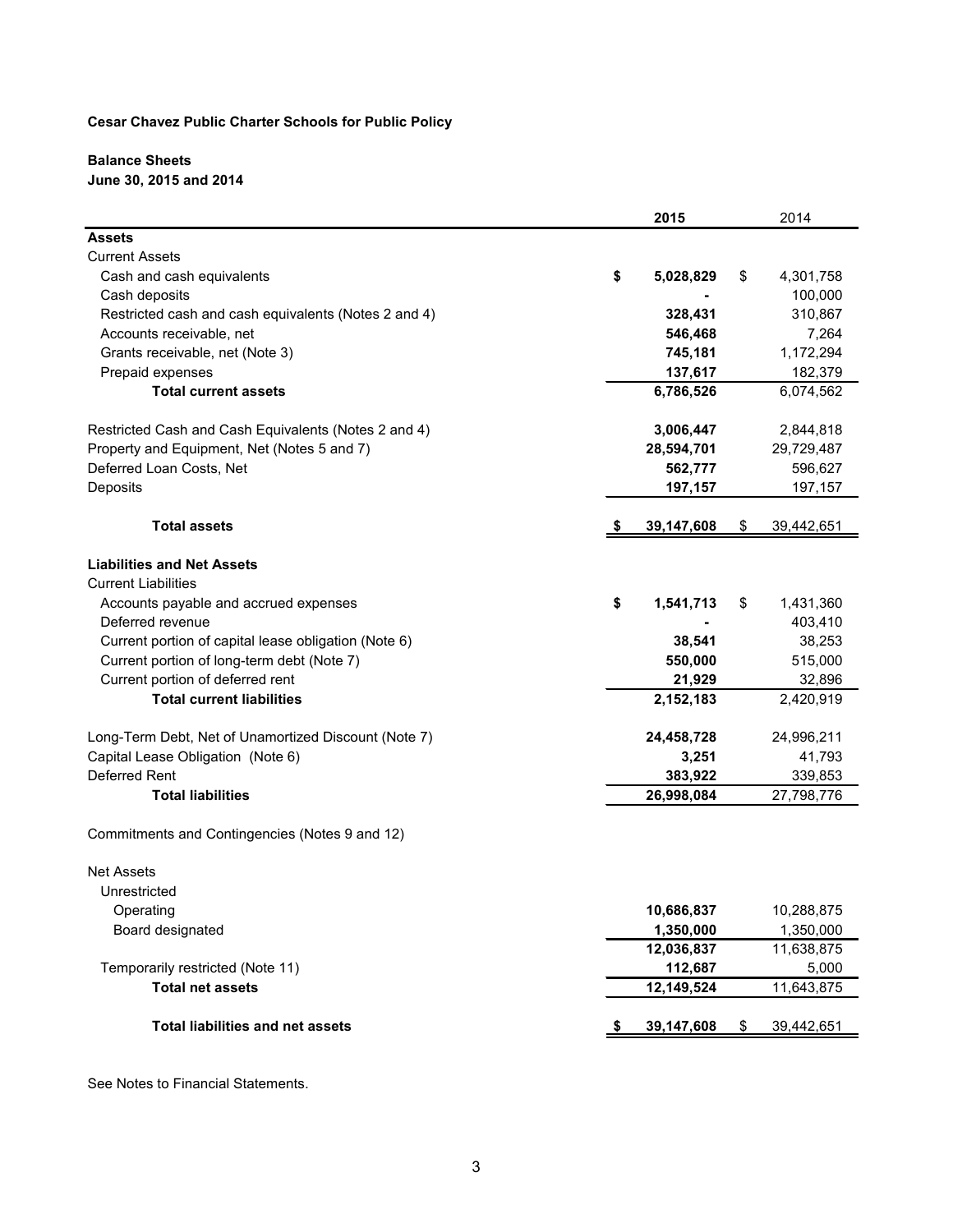## **Statement of Activities Year Ended June 30, 2015 (With Comparative Totals for 2014)**

|                                       |                     | 2015               |            |                  |
|---------------------------------------|---------------------|--------------------|------------|------------------|
|                                       |                     | <b>Temporarily</b> |            | 2014             |
|                                       | <b>Unrestricted</b> | <b>Restricted</b>  | Total      | Total            |
| Revenue and Support                   |                     |                    |            |                  |
| Pupil allocation (Note 8)             | 24,742,252<br>S     | \$<br>\$           | 24,742,252 | 22,158,903       |
| Federal grants and entitlements       | 2,505,658           |                    | 2,505,658  | 2,760,768        |
| Contributions                         | 186,523             | 107,901            | 294.424    | 407,378          |
| Non-federal grants                    | 284,674             |                    | 284,674    | 200,293          |
| In-kind contributions                 | 353,637             |                    | 353,637    | 118,440          |
| Interest income                       | 41,833              |                    | 41,833     | 42,424           |
| Other                                 | 43,373              |                    | 43,373     | 62,656           |
| Net assets released from restrictions | 214                 | (214)              |            |                  |
| <b>Total revenue and support</b>      | 28, 158, 164        | 107,687            | 28,265,851 | 25,750,862       |
| Expenses                              |                     |                    |            |                  |
| Program                               | 20,973,668          |                    | 20,973,668 | 20,417,299       |
| General and administrative            | 6,525,556           |                    | 6,525,556  | 6,080,532        |
| Fundraising                           | 260,978             |                    | 260,978    | 276,361          |
| <b>Total expenses</b>                 | 27,760,202          |                    | 27,760,202 | 26,774,192       |
|                                       |                     |                    |            |                  |
| Change in net assets                  | 397,962             | 107.687            | 505,649    | (1,023,330)      |
| Net Assets, Beginning of Year         | 11,638,875          | 5,000              | 11,643,875 | 12,667,205       |
|                                       |                     |                    |            |                  |
| Net Assets, End of Year               | 12,036,837          | 112,687<br>S<br>S. | 12,149,524 | 11,643,875<br>\$ |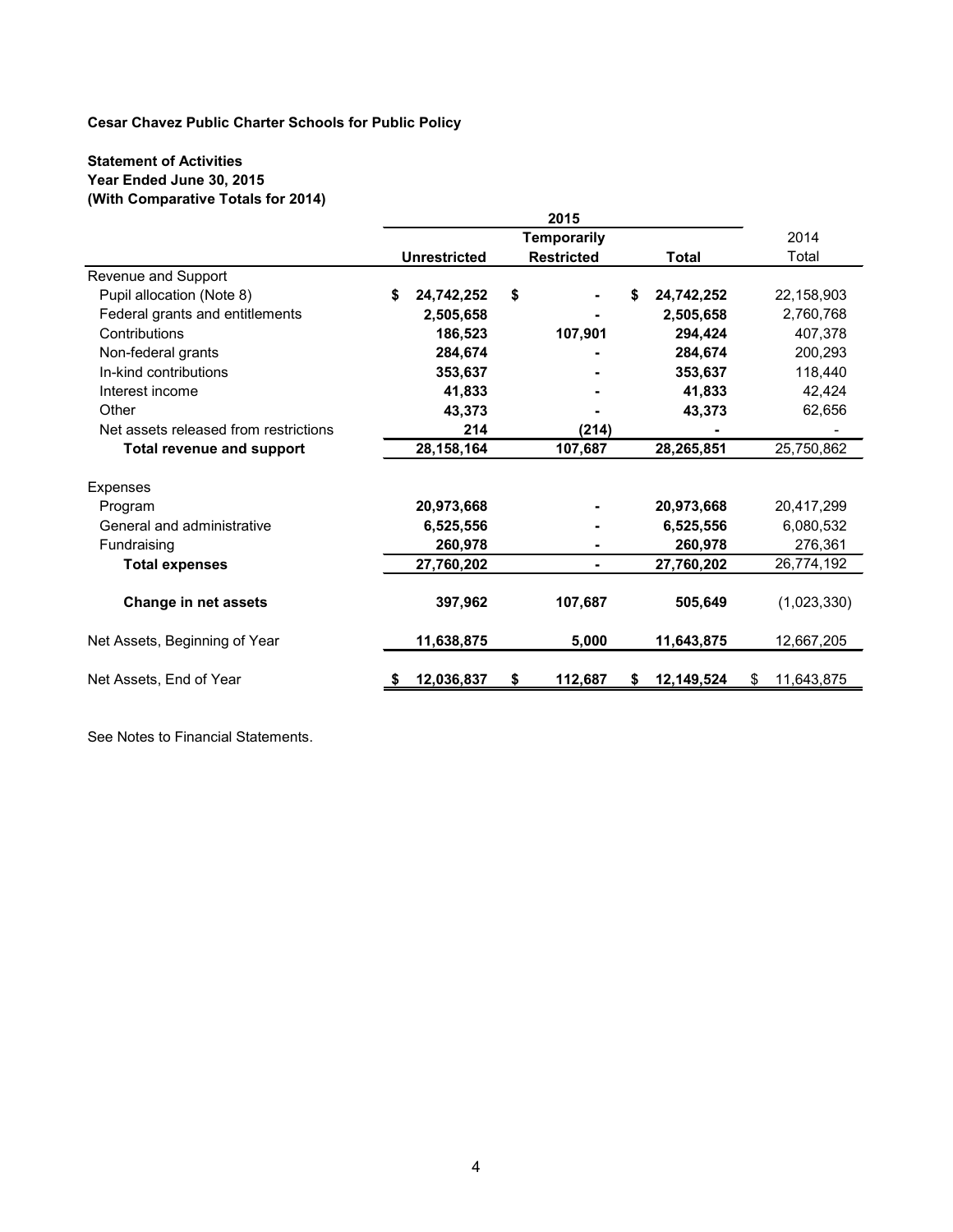# **Statement of Activities Year Ended June 30, 2014**

|                                       | Temporarily                |            |    |            |     |             |
|---------------------------------------|----------------------------|------------|----|------------|-----|-------------|
|                                       | Unrestricted<br>Restricted |            |    | Total      |     |             |
| Revenue and Support                   |                            |            |    |            |     |             |
| Pupil allocation (Note 8)             | \$                         | 22,158,903 | \$ |            | \$. | 22,158,903  |
| Federal grants and entitlements       |                            | 2,760,768  |    |            |     | 2,760,768   |
| Contributions                         |                            | 402,378    |    | 5,000      |     | 407,378     |
| Non-federal grants                    |                            | 200,293    |    |            |     | 200,293     |
| In-kind contributions                 |                            | 118,440    |    |            |     | 118,440     |
| Interest income                       |                            | 42,424     |    |            |     | 42,424      |
| Other                                 |                            | 62,656     |    |            |     | 62,656      |
| Net assets released from restrictions |                            | 286,790    |    | (286,790)  |     |             |
| <b>Total revenue and support</b>      |                            | 26,032,652 |    | (281, 790) |     | 25,750,862  |
| Expenses                              |                            |            |    |            |     |             |
| Program                               |                            | 20,417,299 |    |            |     | 20,417,299  |
| General and administrative            |                            | 6,080,532  |    |            |     | 6,080,532   |
| Fundraising                           |                            | 276,361    |    |            |     | 276,361     |
| <b>Total expenses</b>                 |                            | 26,774,192 |    |            |     | 26,774,192  |
| <b>Change in net assets</b>           |                            | (741, 540) |    | (281,790)  |     | (1,023,330) |
| Net Assets, Beginning of Year         |                            | 12,380,415 |    | 286,790    |     | 12,667,205  |
| Net Assets, End of Year               |                            | 11,638,875 | \$ | 5,000      | S   | 11,643,875  |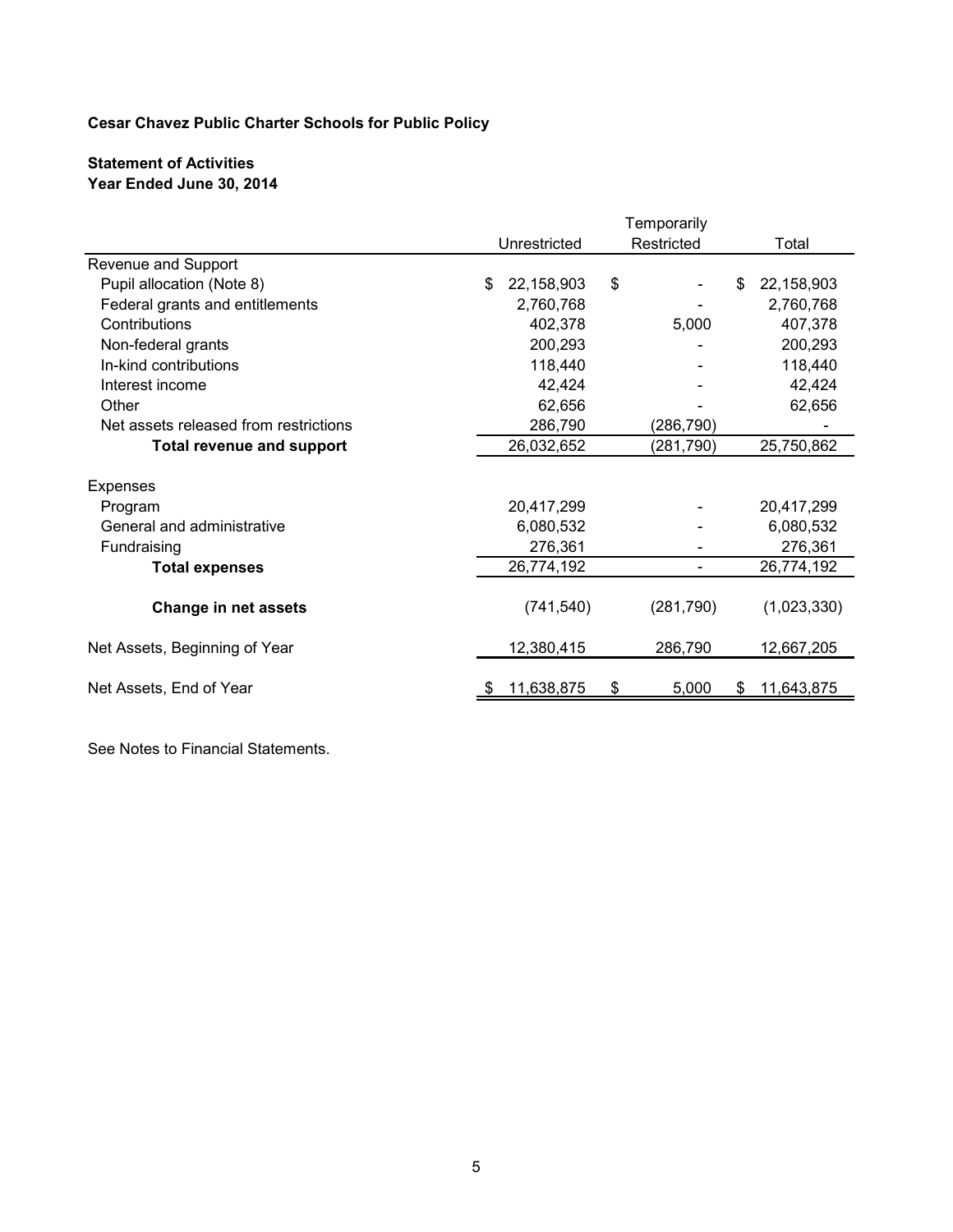# **Statements of Cash Flows Years Ended June 30, 2015 and 2014**

|                                                           |     | 2015       | 2014              |
|-----------------------------------------------------------|-----|------------|-------------------|
| Cash Flows From Operating Activities                      |     |            |                   |
| Change in net assets                                      | \$  | 505,649    | \$<br>(1,023,330) |
| Adjustments to reconcile change in net assets to net cash |     |            |                   |
| provided by operating activities:                         |     |            |                   |
| Depreciation                                              |     | 1,604,943  | 1,412,962         |
| Amortization of bond discount                             |     | 12,517     | 12,517            |
| Amortization of deferred loan costs                       |     | 33,850     | 34,448            |
| Bad debt expense                                          |     | 19,667     | 90,287            |
| Increase (decrease) in allowance for doubtful accounts    |     | 118,682    | (50,000)          |
| Deferred rent                                             |     | 33,102     | 44,055            |
| Changes in assets and liabilities:                        |     |            |                   |
| (Increase) decrease in:                                   |     |            |                   |
| Grants receivable                                         |     | 288,764    | 180,720           |
| Accounts receivable                                       |     | (539, 204) | 24,624            |
| Prepaid expenses                                          |     | 44,762     | (1,531)           |
| Deposits                                                  |     |            | (59, 342)         |
| Increase (decrease) in:                                   |     |            |                   |
| Accounts payable and accrued expenses                     |     | 110,353    | (242, 165)        |
| Deferred revenue                                          |     | (403, 410) | 18,359            |
| Net cash provided by operating activities                 |     | 1,829,675  | 441,604           |
|                                                           |     |            |                   |
| Cash Flows From Investing Activities                      |     |            |                   |
| Purchases of property and equipment                       |     | (470, 157) | (2,391,368)       |
| Maturity of certificate of deposit                        |     | 100,000    | 1,000,000         |
| Increase in restricted cash                               |     | (179, 193) | (176, 743)        |
| Net cash used in investing activities                     |     | (549, 350) | (1,568,111)       |
|                                                           |     |            |                   |
| Cash Flows From Financing Activities                      |     |            |                   |
| Principal payments on long-term debt                      |     | (515,000)  | (485,000)         |
| Principal payments in capital lease obligations           |     | (38, 254)  | (34, 794)         |
| Net cash used in financing activities                     |     | (553, 254) | (519, 794)        |
|                                                           |     |            |                   |
| Net increase (decrease)                                   |     |            |                   |
| in cash and cash equivalents                              |     | 727,071    | (1,646,301)       |
|                                                           |     |            |                   |
| Cash and Cash Equivalents                                 |     |            |                   |
| Beginning                                                 |     | 4,301,758  | 5,948,059         |
|                                                           |     |            |                   |
| Ending                                                    | -\$ | 5,028,829  | \$<br>4,301,758   |
| Supplemental Disclosure of Cash Flow Information          |     |            |                   |
| Cash paid for interest                                    |     |            | \$                |
|                                                           | -5  | 2,001,420  | 1,958,708         |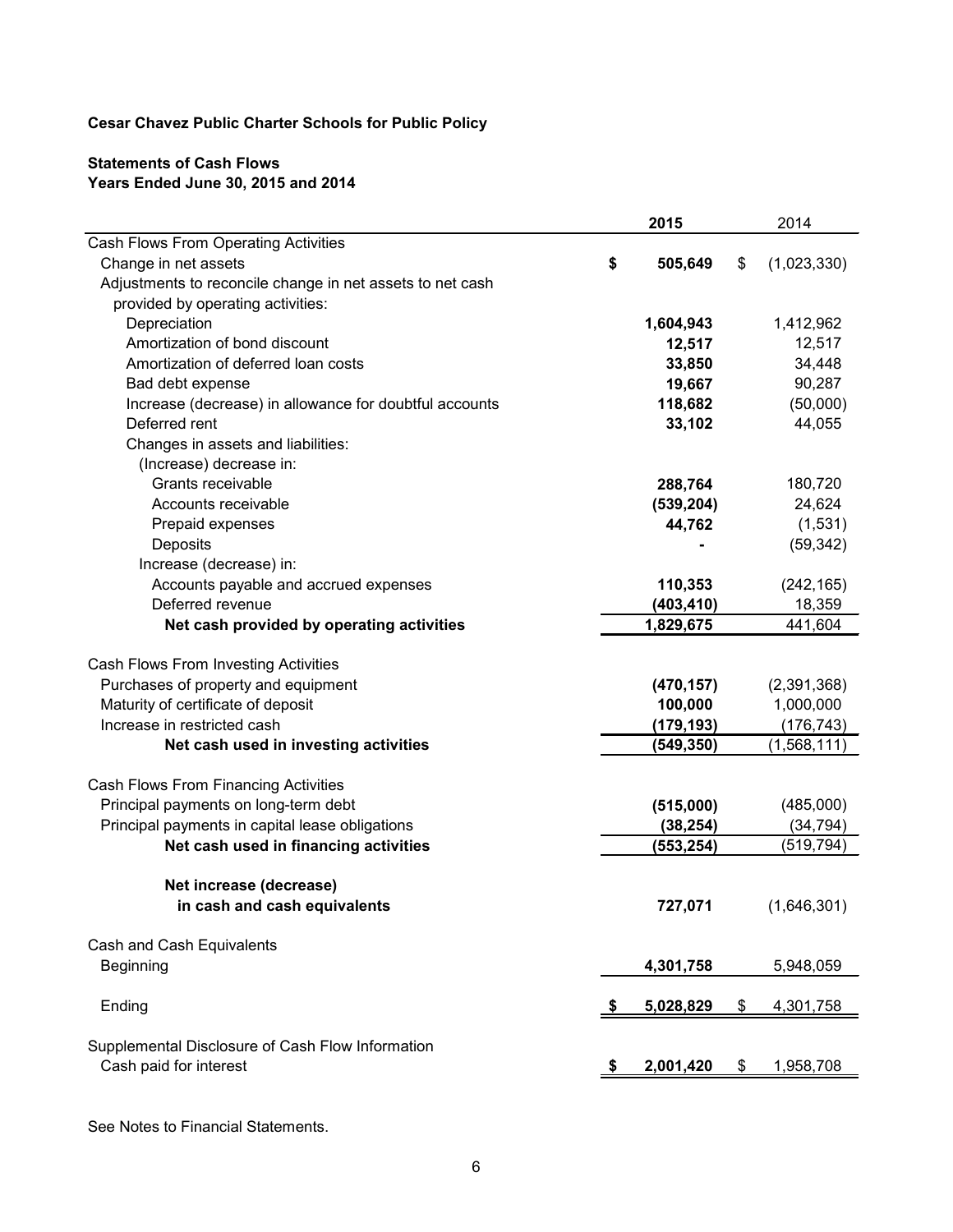#### **Notes to Financial Statements**

#### **Note 1. Nature of Activities and Significant Accounting Policies**

**Nature of activities:** Cesar Chavez Public Charter Schools for Public Policy (the School) is a corporation organized to provide public education, foster educational innovation and reform, inspire young people to become involved in public policy and develop and improve the quality of schools and curricula.

On September 2, 1998, the School entered into a 15-year Charter School Agreement with the District of Columbia Public Charter School Board. Under the terms of this agreement, the School will operate a school for students in grades 9 through 12 in accordance with the mission established in the School's by-laws. On July 1, 2013, the District of Columbia Public Charter School Board renewed the School's charter for an additional 15 years.

During the Spring of 2004, the District of Columbia Public Charter School Board approved the School to operate a school for students in grades 6 through 12.

In December 2006, the District of Columbia Public Charter School Board approved the School's request to open a third campus that will grow to serve 420 students in grades 6 through 12.

A summary of the School's significant accounting policies follows:

**Basis of accounting:** The accompanying financial statements are presented in accordance with the accrual basis of accounting, whereby revenue is recognized when earned and expenses are recognized when incurred.

**Basis of presentation:** The financial statement presentation follows the recommendations of the Financial Accounting Standards Board (FASB) Accounting Standards Codification (ASC). As required by the Not-for-Profit Entities Topic of the FASB ASC, the School is required to report information regarding its financial position and activities according to three classes of net assets: unrestricted, temporarily restricted and permanently restricted.

*Unrestricted net assets:* Unrestricted net assets are the net assets that are neither permanently restricted nor temporarily restricted by donor-imposed stipulations.

*Operating* – Represents those resources available for the support of School operations.

*Board designated* – The Board of Trustees has designated a portion of the funds for improvements to the School and general operations. As of June 30, 2015 and 2014, the board-designated fund was \$1,350,000.

*Temporarily restricted net assets:* Temporarily restricted net assets result from contributions whose use is limited by donor-imposed stipulations that either expire by passage of time or can be fulfilled and removed by actions of the School pursuant to these stipulations. Net assets may be temporarily restricted for various purposes, such as use in future periods or use for specified purposes.

*Permanently restricted net assets:* Permanently restricted net assets result from contributions whose use is limited by donor-imposed stipulations that neither expire by the passage of time nor can be fulfilled or otherwise removed by the School's actions. The School had no permanently restricted net assets as of June 30, 2015 and 2014.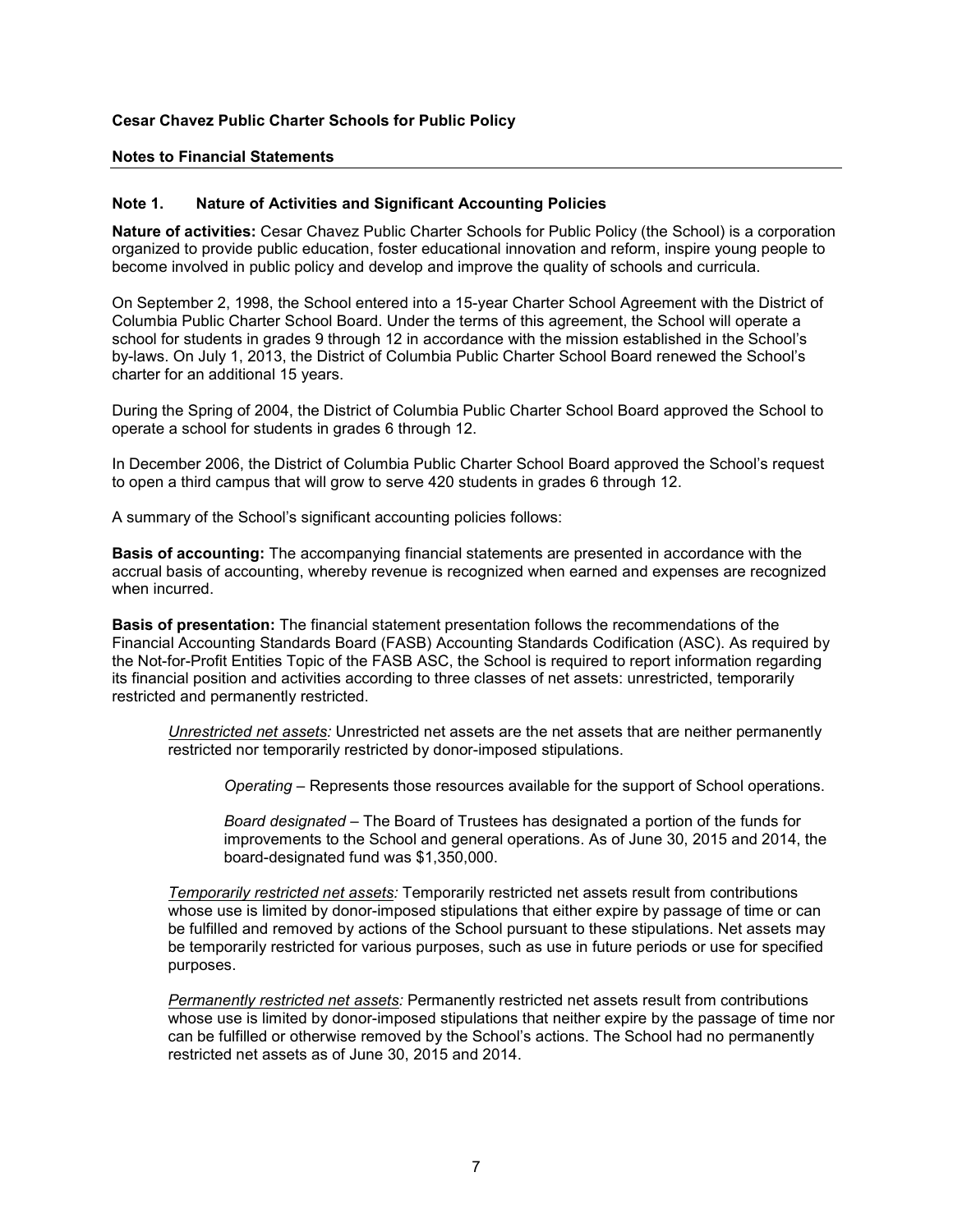#### **Notes to Financial Statements**

#### **Note 1. Nature of Activities and Significant Accounting Policies (Continued)**

**Cash and cash equivalents:** The School considers all highly liquid investments purchased with a maturity of three months or less to be cash equivalents. Cash and cash equivalents held by the bond trustee are considered restricted and are not included in cash and cash equivalents for purposes of reporting cash flows.

**Financial risk:** The School maintains cash in bank deposit accounts which, at times, may exceed federally insured limits. The School has not experienced any losses in such accounts. The School believes it is not exposed to any significant credit risk on cash.

**Accounts and grants receivable:** Accounts receivable are carried at the original billed amount. Grants receivable consist of invoiced amounts due based on completion of award requirements. An estimate is made for doubtful receivables based on a review of all outstanding amounts. Management determines the allowance for doubtful accounts by identifying troubled accounts and by using historical experience applied to an aging of accounts. Accounts receivable are written off when deemed uncollectible. The allowance for doubtful accounts was \$117,147 as of June 30, 2015. There was no allowance for doubtful accounts as of June 30, 2014. Recoveries of accounts receivable previously written off are recorded as revenue when received.

**Property and equipment:** Property and equipment are recorded at cost or, in case of donated items, at the estimated fair value at the time of the donation. Depreciation is provided using the straight-line method over the estimated useful lives, which range from 3 to 30 years. Leasehold improvements are being amortized over the shorter of the asset life or the lease term. The School capitalizes all property and equipment purchased with a cost of \$1,000 or more and all textbooks.

**Valuation of long-lived assets:** The School reviews property and equipment for impairment whenever events or changes in circumstances indicate that the carrying amount of an asset may not be recoverable. Recoverability of the long-lived asset is measured by a comparison of the carrying amount of the asset to future undiscounted net cash flows expected to be generated by the asset. If such assets are considered to be impaired, the impairment to be recognized is measured by the amount by which the carrying amount of the assets exceeds the estimated fair value of the assets. Assets to be disposed of are reported at the lower of the carrying amount or fair value, less costs to sell.

**Deferred loan costs:** Legal, accounting, printing and other expenses associated with the bond issuance totaling \$726,946 are being amortized using the effective interest method over the 30-year term of the bond. As of June 30, 2015 and 2014, the unamortized bond issuance costs were \$562,777 and \$596,627, respectively.

**Deferred rent:** Rent expense is being recognized on a straight-line basis over the life of the lease. The difference between rent expense recognized and rental payments, as stipulated in the lease, is reflected as deferred rent in the balance sheets.

**Per-pupil allocation and federal funding:** The School receives a per-pupil allocation from the District of Columbia, as well as federal entitlement funding, to cover the cost of academic expenses. The student allocation is on a per-pupil basis and includes academic year funding, special education funding and a facilities allotment. The School recognizes this funding as revenue and support in the year in which the School term is conducted. Funding for the summer that is received in advance is recorded as deferred revenue.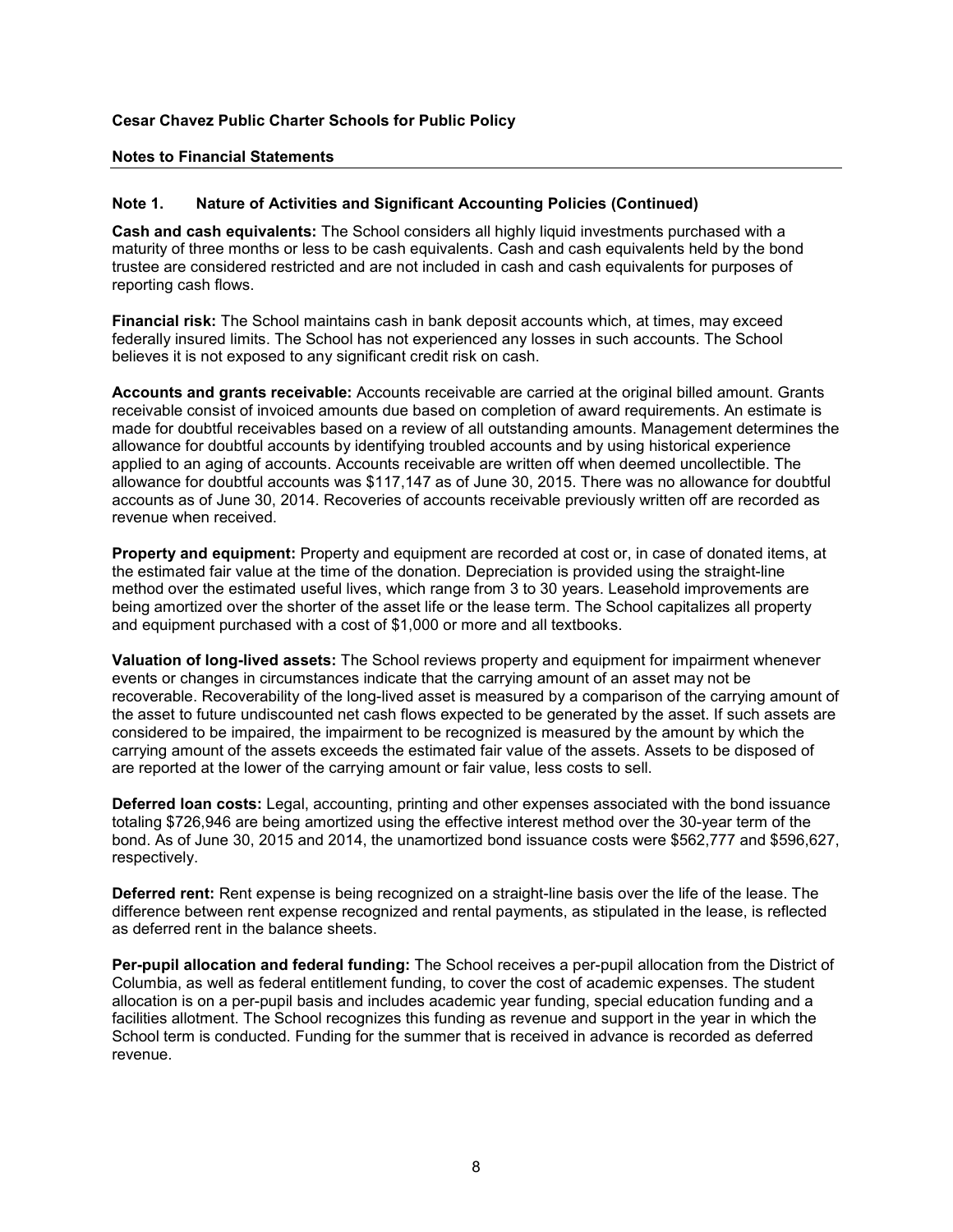#### **Notes to Financial Statements**

#### **Note 1. Nature of Activities and Significant Accounting Policies (Continued)**

Federal grant entitlements are recognized as revenue and support based on allowable costs incurred. Many of the federal grant entitlements flow through from the Office of the State Superintendent of Education (OSSE).

**Contributions:** Contributions are recognized when the donor makes an unconditional written promise to give to the School. All donor-restricted revenue is reported as an increase in temporarily or permanently restricted net assets, depending on the nature of the restriction. When a donor restriction expires, temporarily restricted net assets are reclassified to unrestricted net assets and reported in the statements of activities as net assets released from restrictions. Contributions that are restricted by the donor are reported as unrestricted net assets if the restrictions expire in the fiscal year in which the contributions are recognized.

Contributions, including unconditional promises to give, are recognized at fair value as revenue in the period received. Conditional promises to give are not recognized until they become unconditional; that is, at the time when the conditions on which they depend are substantially met.

**Salary expense:** Salary expense is recognized in the period the service is rendered, which coincides with the academic year. Salaries unpaid at June 30 are recognized as expense and accrued.

**Gifts in-kind:** Gifts in-kind are reported at their fair value at the date of the gift.

**Tax-exempt status:** The School is exempt from federal income taxes under Section 501(c)(3) of the Internal Revenue Code (IRC). Income that is not related to exempt purposes, less applicable deductions, is subject to federal and state corporate income taxes. The School had no net unrelated business income for the years ended June 30, 2015 and 2014.

The School adopted the accounting standard on accounting for uncertainty in income taxes (FASB ASC Topic 740-10), which addresses the determination of whether tax benefits claimed or expected to be claimed on a tax return should be recorded in the financial statements. Under this guidance, the School may recognize the tax benefit from an uncertain tax position only if it is more-likely-than-not that the tax position will be sustained on examination by taxing authorities based on the technical merits of the position. The tax benefits recognized in the financial statements from such a position are measured based on the largest benefit that has a greater than 50% likelihood of being realized upon ultimate settlement. The guidance on accounting for uncertainty in income taxes also addresses de-recognition, classification, interest and penalties on income taxes and accounting in interim periods.

Management evaluated the School's tax positions and concluded that the School has taken no uncertain tax positions that require adjustment to the financial statements to comply with the provisions of this guidance. The School files income tax returns in the U.S. federal jurisdiction. Generally, the School is no longer subject to income tax examinations by the U.S. federal, state or local tax authorities for the years before 2012.

**Functional allocation of expenses:** The costs of providing various programs and other activities have been summarized on a functional basis in the statements of activities. General and administrative expenses include those expenses that are not directly identifiable with any other specific function but that provide for the overall support and direction of the School.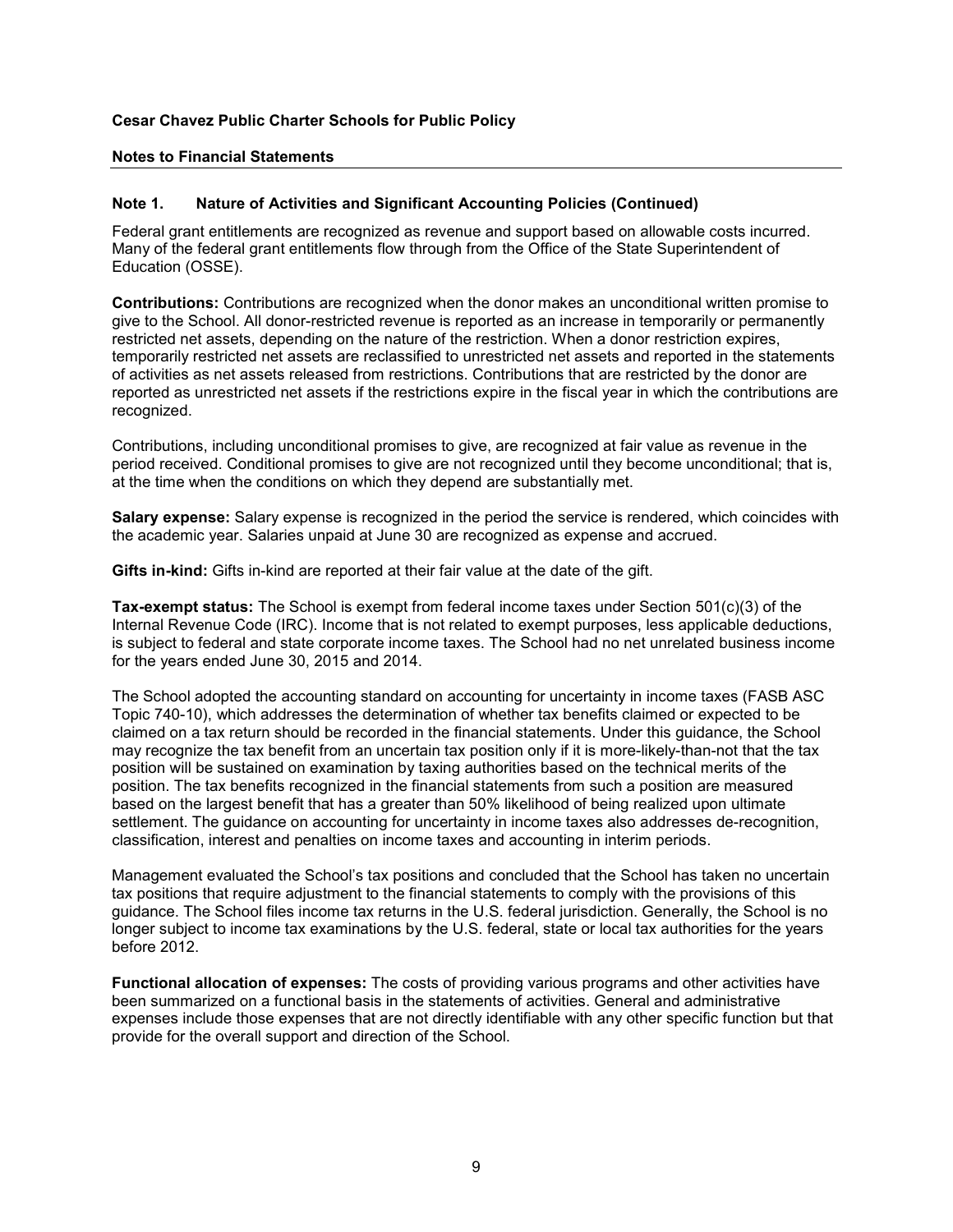#### **Notes to Financial Statements**

#### **Note 1. Nature of Activities and Significant Accounting Policies (Continued)**

**Fair value of financial instruments:** The carrying amounts of certain financial instruments, including cash and cash equivalents (including restricted amounts), accounts and grants receivable, accounts payable and accrued expenses and current maturities of long-term borrowings, approximate fair value because of the short maturity of these instruments. The fair value of the long-term bonds payable was estimated by computing the discounted value of estimated cash flows. The discount rate was based upon the current loan origination rate for a similar loan. The estimated fair value of the bonds payable at June 30, 2015 and 2014, was approximately \$24,946,240 and \$25,548,760, respectively. Present value techniques used in estimating the fair value of bonds payable are significantly affected by the assumptions used. In that regard, the derived fair value estimate cannot be substantiated by comparison to independent markets, and in many cases, could not be realized in immediate cash settlement of the instrument.

**Use of estimates:** The preparation of financial statements requires management to make estimates and assumptions that affect the reported amounts of assets and liabilities and disclosure of contingent assets and liabilities at the date of the financial statements, and the reported amounts of revenue and expenses during the reporting period. Actual results could differ from those estimates.

**Reclassification:** Certain items in the June 30, 2014, financial statements have been reclassified to comply with the current year presentation. These reclassifications had no effect on previously reported change in net assets or net assets

**Subsequent events:** The School evaluated subsequent events through December 1, 2015, which is the date the financial statements were issued.

**Recently issued accounting pronouncements:** In April 2015, FASB issued Accounting Standards Update 2015-03, *Simplifying the Presentation of Debt Issuance Costs*. This Update requires entities to present debt issuance costs related to a recognized debt liability be presented in the balance sheet as a direct reduction from the carrying amount of that debt liability, consistent with debt discounts. The Update does not impact the recognition or measurement guidance for debt issuance costs. This Update is effective for the School's fiscal year ending June 30, 2017.

#### **Note 2. Restricted Cash and Cash Equivalents**

Restricted cash balances of \$3,334,878 and \$3,155,685 represent bond proceeds, which were placed with a Bond Trustee for debt service at June 30, 2015 and 2014, respectively.

#### **Note 3. Grants Receivable**

Grants receivable consist of amounts due from the following entities at June 30, 2015 and 2014:

|                                          |   | 2015    |   | 2014      |  |
|------------------------------------------|---|---------|---|-----------|--|
|                                          |   |         |   |           |  |
| U.S. Department of Education             | S | 692.046 | S | 938,413   |  |
| U.S. Department of Agriculture           |   | 63,132  |   | 197,057   |  |
| District of Columbia Government          |   | 55.260  |   | 20,000    |  |
| <b>Federal Communications Commission</b> |   | 53,425  |   | 16,824    |  |
|                                          |   | 863,863 |   | 1,172,294 |  |
| Less allowance for doubtful accounts     |   | 118,682 |   |           |  |
|                                          |   | 745,181 |   | 1,172,294 |  |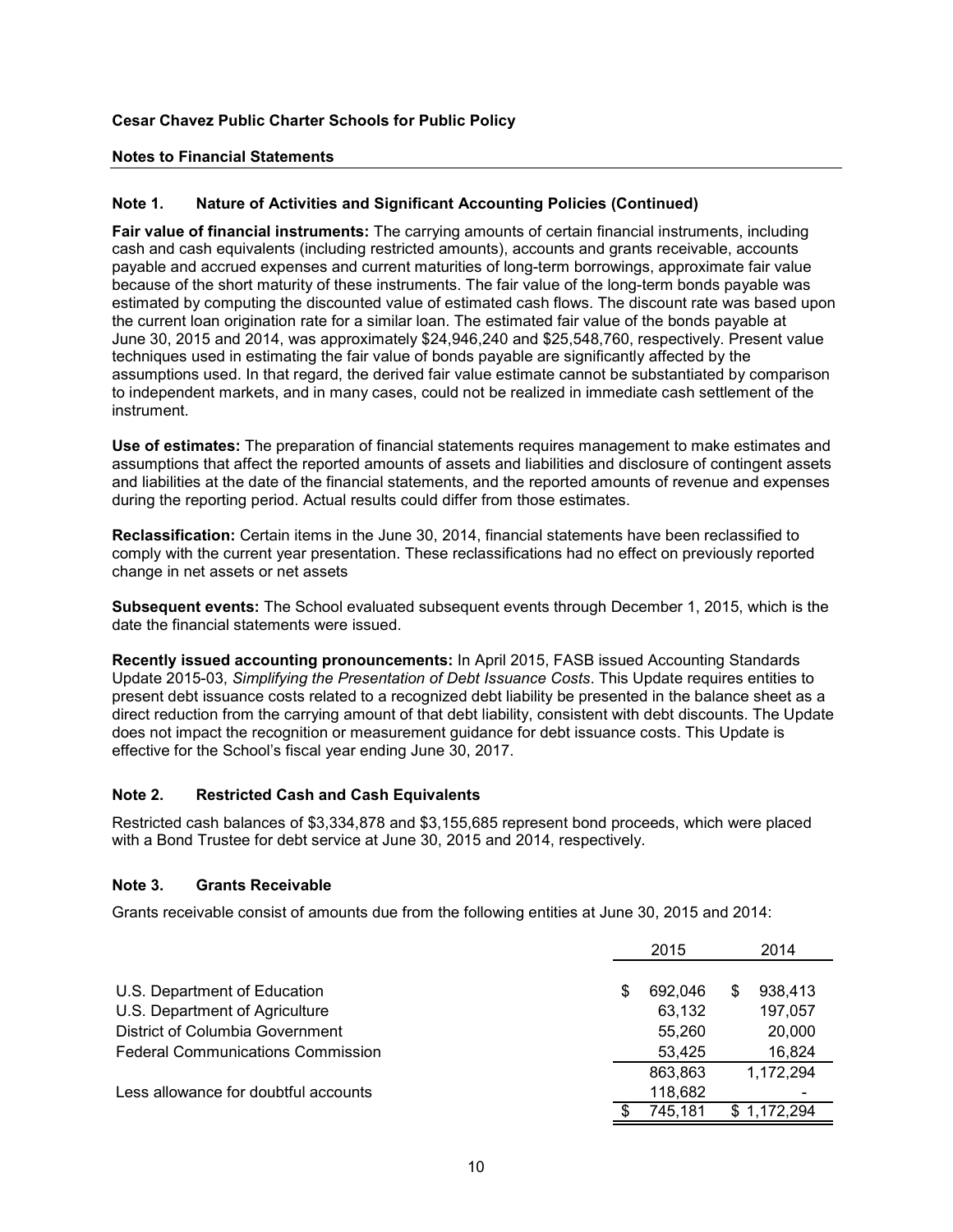#### **Notes to Financial Statements**

#### **Note 4. Fair Value Measurements**

Fair value is defined as the price that would be received to sell an asset or paid to transfer a liability in an orderly transaction between market participants at the measurement date. The fair value hierarchy gives the highest priority to quoted prices in active markets for identical assets or liabilities (Level 1) and the lowest priority to unobservable inputs (Level 3). Inputs are broadly defined as assumptions market participants would use in pricing an asset or liability. The three levels of the fair value hierarchy are described below:

- Level 1 Quoted market prices in active markets for identical assets or liabilities
- Level 2 Observable market-based inputs or unobservable inputs corroborated by market data
- Level 3 Unobservable inputs that are not corroborated by market data

In determining the appropriate levels, the School performs a detailed analysis of the assets and liabilities that are subject to the Fair Value Measurement topic. At each reporting period, all assets and liabilities for which the fair value measurement is based on significant unobservable inputs are classified as Level 3.

The table below presents the balances of assets measured at fair value on a recurring basis by level within the hierarchy at June 30, 2015:

|                             | 2015                     |             |                    |  |                          |  |             |
|-----------------------------|--------------------------|-------------|--------------------|--|--------------------------|--|-------------|
|                             | Level 1                  |             | Level <sub>2</sub> |  | Level 3                  |  | Total       |
| Restricted cash equivalents |                          |             |                    |  |                          |  |             |
| Money market funds          | 903.272                  | S           |                    |  | $\overline{\phantom{a}}$ |  | 903.272     |
| Private debt obligations    | $\overline{\phantom{0}}$ | 2,431,606   |                    |  |                          |  | 2,431,606   |
|                             | 903.272                  | \$2,431,606 |                    |  | $\overline{\phantom{0}}$ |  | \$3,334,878 |

The table below presents the balances of assets measured at fair value on a recurring basis by level within the hierarchy at June 30, 2014:

|                             |              | 2014 |         |  |                          |             |  |
|-----------------------------|--------------|------|---------|--|--------------------------|-------------|--|
|                             | ∟evel 1      |      | Level 2 |  | Level 3                  | Total       |  |
| Restricted cash equivalents |              |      |         |  |                          |             |  |
| Money market funds          | \$ 3,155,685 |      | -       |  | $\overline{\phantom{a}}$ | \$3,155,685 |  |

Money market funds are determined based on quoted market prices, when available, or market prices provided by recognized broker dealers; thus, they are categorized as Level 1.

Private debt obligations are determined based on observable inputs from similar assets; thus they are categorized as Level 2.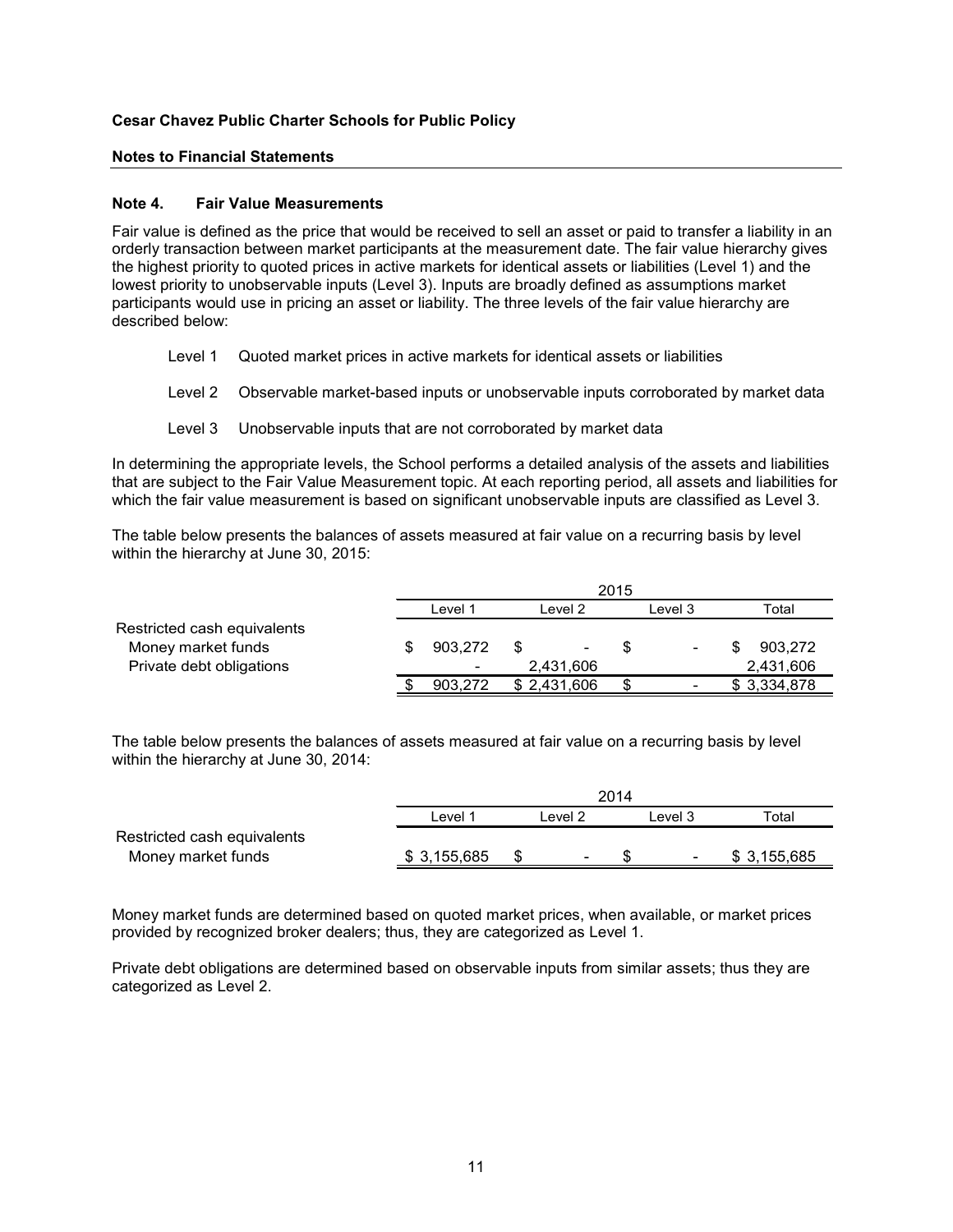#### **Notes to Financial Statements**

#### **Note 5. Property and Equipment**

Property and equipment as of June 30, 2015 and 2014, and the related accumulated depreciation at June 30, 2015 and 2014, are as follows:

|                               | 2015            | 2014            |
|-------------------------------|-----------------|-----------------|
|                               |                 |                 |
| Land - Parkside               | 2,170,205<br>S. | 2,170,205<br>S. |
| Building and improvements     | 15,579,005      | 15,579,005      |
| Leasehold improvements        | 15,660,129      | 15,606,772      |
| Computer equipment            | 2,018,788       | 1,716,539       |
| Furniture and equipment       | 1,423,176       | 1,396,236       |
| <b>Books</b>                  | 1,179,016       | 1,091,407       |
| <b>Vehicles</b>               | 40,945          | 40,945          |
|                               | 38,071,264      | 37,601,109      |
| Less accumulated depreciation | 9,476,563       | 7,871,622       |
|                               | \$28,594,701    | \$29,729,487    |

#### **Note 6. Capital Lease Obligation**

On May 2, 2013, the School entered into a capital lease obligation for copiers for a period of three years. The School has determined that based on the contract signed and ASC 840-10-25, *Accounting for Capital Leases*, the School's present value of future minimum lease payments is greater than 90% of the fair market value of the copiers. Interest expense was \$507 and \$736 for the years ended June 30, 2015 and 2014, respectively. The School has capitalized the lease obligation, and the present value of the future minimum lease payments are the following:

Year Ending June 30,

| 2016                                    | -SS | 38.760 |
|-----------------------------------------|-----|--------|
| 2017                                    |     | 3.230  |
|                                         |     | 41.990 |
| Less imputed interest                   |     | 198    |
| Present value of minimum lease payments |     | 41.792 |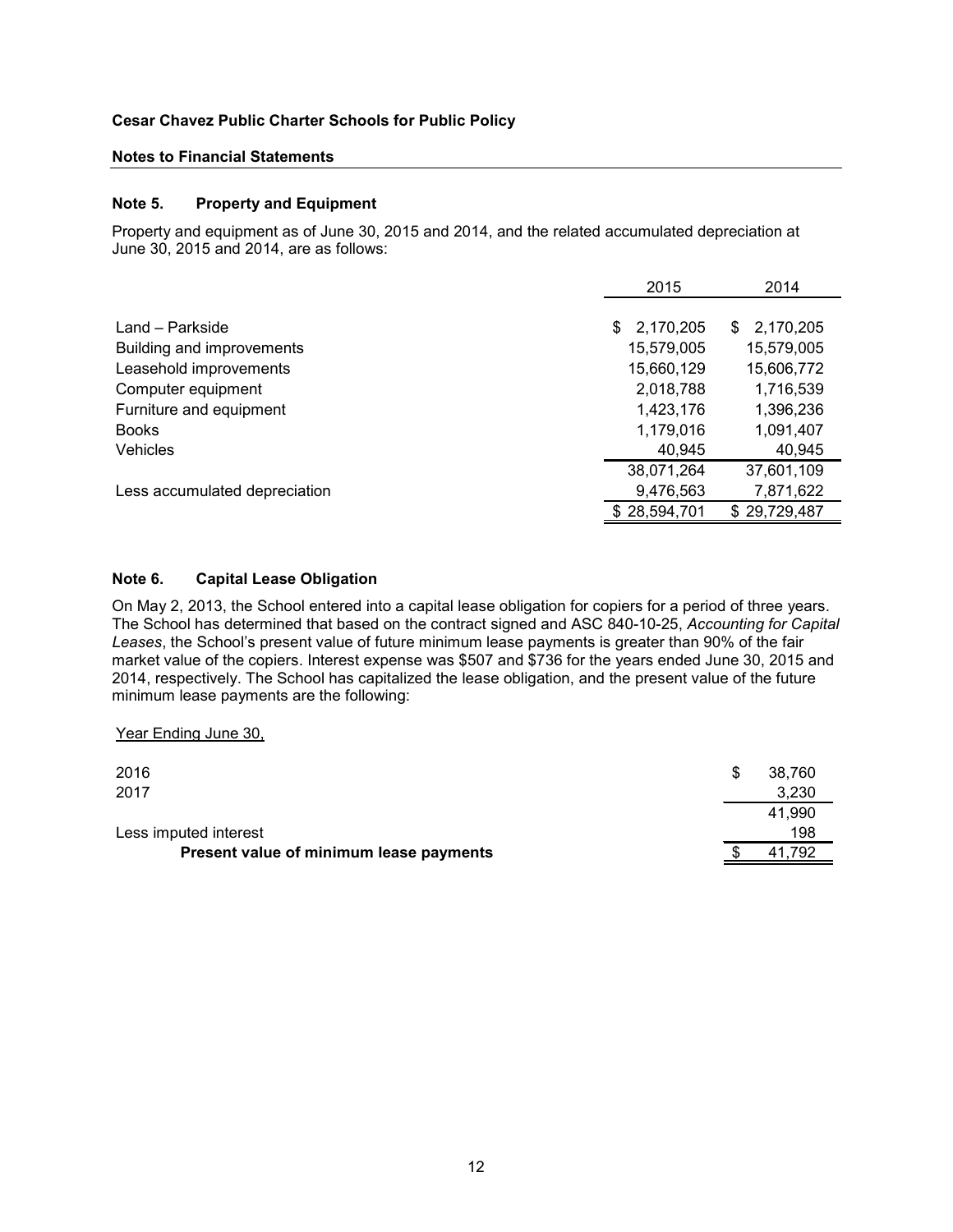#### **Notes to Financial Statements**

#### **Note 7. Long-Term Debt**

On March 1, 2011, the School entered into a financing agreement with Wells Fargo Bank, National Association (Wells Fargo), as trustee of newly issued District of Columbia Revenue Bonds, Cesar Chavez Public Charter Schools for Public Policy Issue, Series 2011 (the 2011 Bonds). The proceeds from the 2011 Bonds, of \$27,210,000, were loaned to the School and used to refinance the entire outstanding balances of the School's previous loans and to purchase the facility that the School was leasing from the landlord. The proceeds were also available for renovations to the purchased building and the buildings at the two leased campus locations (see Note 9). The loan is recorded net of a discount of \$371,341. The discount is amortized on an effective interest basis over the life of the issue. Amortization of the note discount for the years ended June 30, 2015 and 2014, was \$12,517 and \$12,517, respectively, which has been charged to interest expense on the statements of activities. The 2011 Bonds include four series of bonds with a weighted average fixed interest rate of 7.4%, with semi-annual interest payments on the bonds which commenced on July 1, 2011. The 2011 Bonds shall mature and be payable subject to prior redemption or the terms and conditions set forth in the indenture agreement.

The 2011 Bonds mature on November 15, 2040. The 2011 Bonds are collateralized by the first priority deed of trust lien on the School's property and equipment, per pupil revenues, and restricted cash and cash equivalents. The School must also comply with applicable covenants and prohibitions required by the financial institution. The outstanding balances on the 2011 Bonds at June 30, 2015 and 2014, were \$25,330,000 and \$25,845,000, respectively.

Interest expense amounted to \$1,920,364 and \$1,952,716 for the years ended June 30, 2015 and 2014, respectively.

Aggregate maturities of notes payable as of June 30, 2015, are due in future years as follows:

#### Years Ending June 30,

| 2016                  | \$<br>550,000 |
|-----------------------|---------------|
| 2017                  | 590,000       |
| 2018                  | 630,000       |
| 2019                  | 670,000       |
| 2020                  | 715,000       |
| Thereafter            | 22,175,000    |
|                       | 25,330,000    |
| Less discount imputed | 321,272       |
|                       | 25,008,728    |

#### **Note 8. Pupil Allocation**

The components of pupil allocation revenue for the years ended June 30, 2015 and 2014, are as follows:

|                               | 2015       |     | 2014       |
|-------------------------------|------------|-----|------------|
|                               |            |     |            |
| Pupil allocation – regular    | 20.601.196 | -SS | 17.991.903 |
| Pupil allocation – facilities | 4.141.056  |     | 4.167.000  |
|                               | 24.742.252 | \$  | 22,158,903 |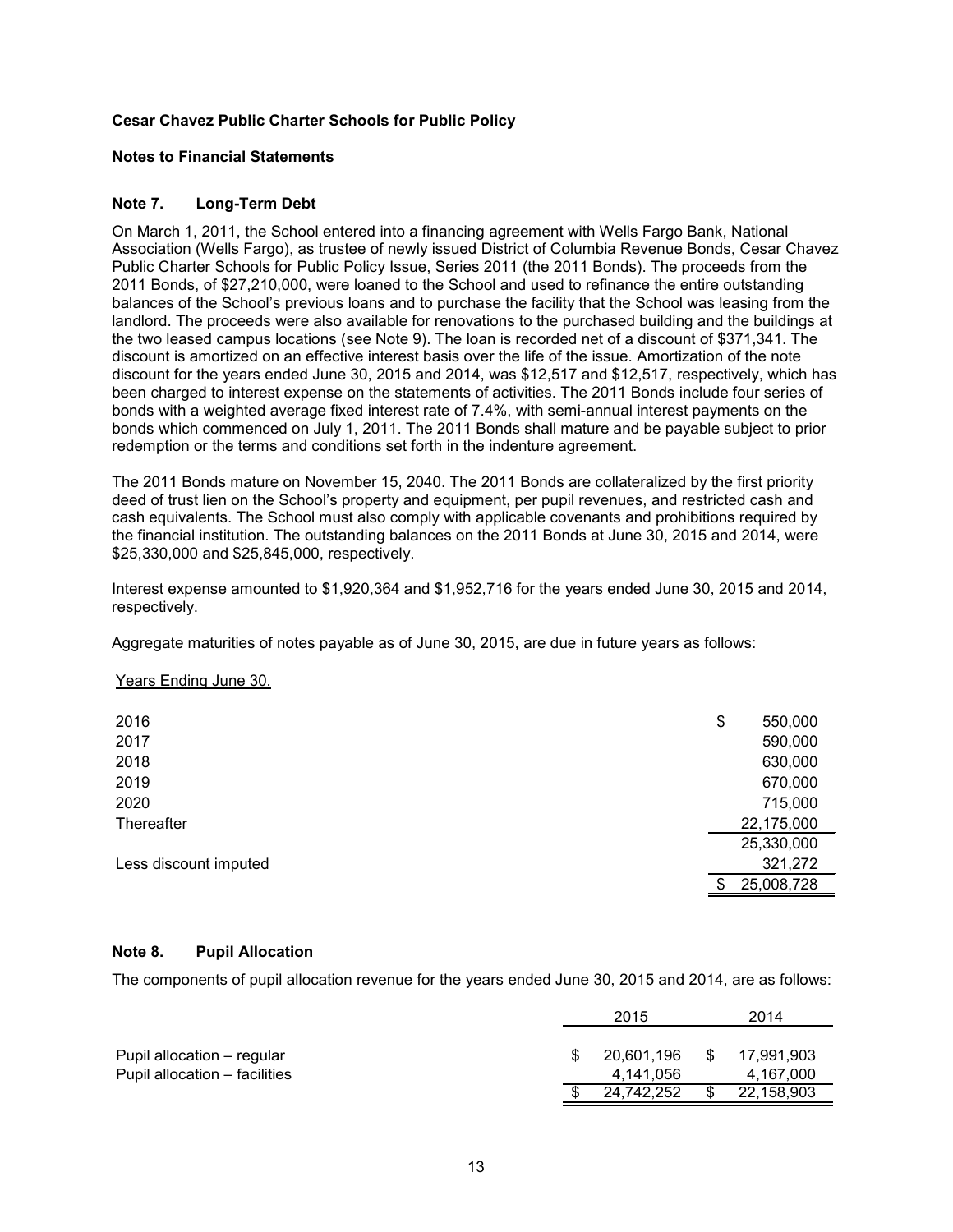#### **Notes to Financial Statements**

#### **Note 9. Commitments**

**Lease Commitments:** On December 1, 2010, the School entered into a lease with Building Hope, a charter school facilities fund, which will expire on November 1, 2020. The School has the right to extend and renew the term of this lease for up to three terms of five consecutive years each plus a fourth renewal term of four years and 11 months. The lease provides for scheduled annual rent increase of 2%. In addition, the School is responsible for payment of a proportionate share of real estate assessments, as well as a proportionate share of the landlord's insurance costs for extended risk insurance and public liability insurance.

The School entered into a ground lease for a permanent additional operating location with the District of Columbia on October 10, 2007. The lease commenced on September 1, 2008. The lease will expire on September 30, 2038. The School has the right to extend and renew the term of this lease for up to two terms of 15 consecutive years each at the fair market rental value. During the first 12 months of each lease extension period, the School may apply a rent credit equal to the cost of base building alterations approved by the landlord. The lease provides for scheduled annual rent increase of 2%. However, every fifth year following the commencement of the lease, the base rent shall be increased by a percentage not less than 2%. In addition, the School is responsible for developing, renovating, maintaining and operating the facility. Qualified improvements must be approved by the District of Columbia in advance of the work being performed.

Rent expense under the above leasing arrangements was \$578,993 and \$591,632 for the years ended June 30, 2015 and 2014, respectively.

The future minimum payments under these leases are as follows:

#### Years Ending June 30,

| 2016       | \$<br>559,323   |
|------------|-----------------|
| 2017       | 570,510         |
| 2018       | 581,920         |
| 2019       | 593,558         |
| 2020       | 605,430         |
| Thereafter | 3,439,436       |
|            | \$<br>6,350,177 |

#### **Note 10. Pension Plan**

The School offers a 403(b) pension plan option through TIAA-CREF for all full-time employees who qualify according to the pension plan's enrollment standards. The plan enables employees to make employee contributions to the pension plan beginning in their first year of employment and will initiate an employer contribution of 5% of an individual's annual salary beginning in the second year. Employer matches increase to 7% at the beginning of year four and are capped at 8% at the beginning of year seven. Total expenses under this plan amounted to \$228,730 and \$193,251 for the years ended June 30, 2015 and 2014, respectively.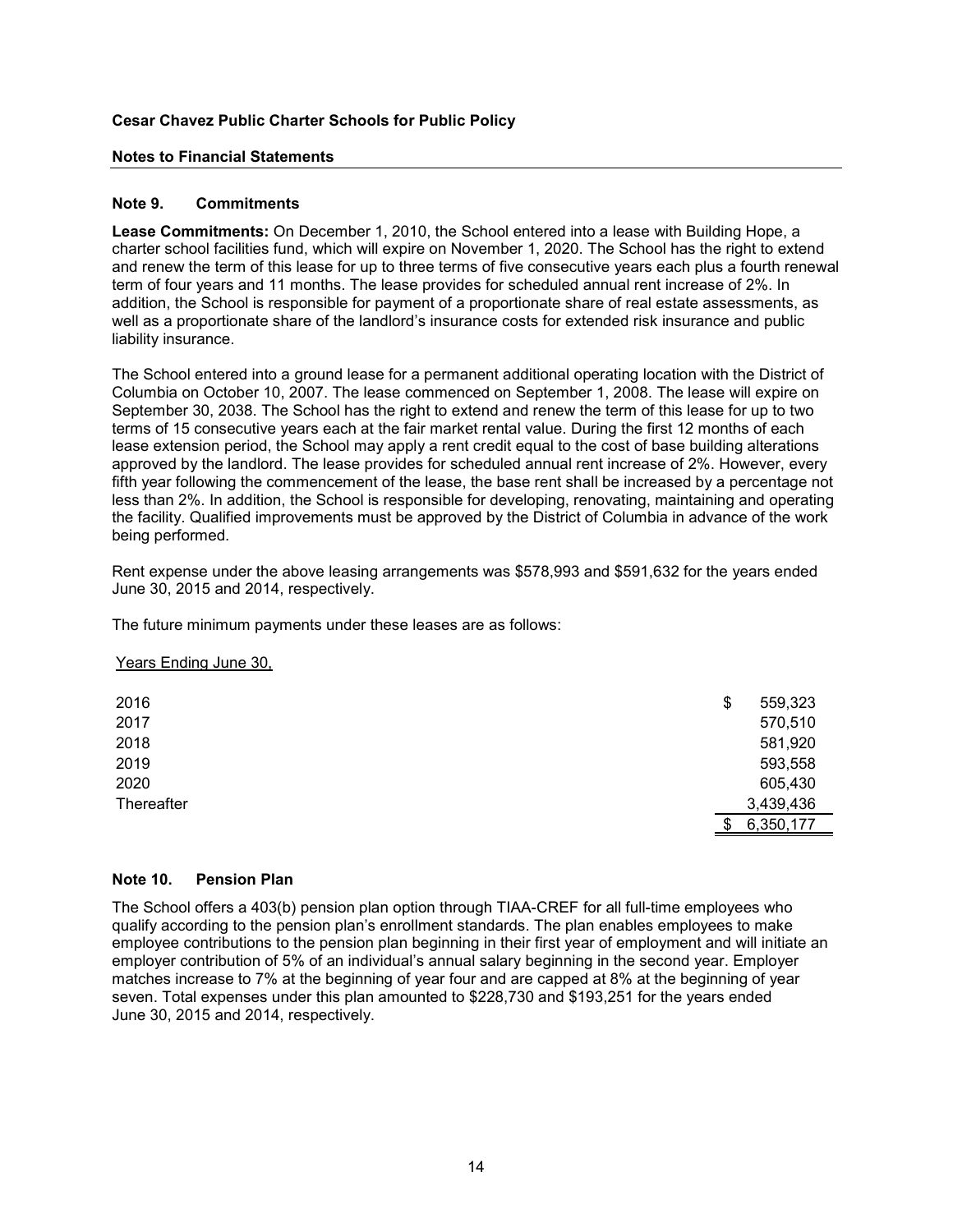#### **Notes to Financial Statements**

#### **Note 11. Temporarily Restricted Net Assets**

Temporarily restricted net assets include donor-restricted and other funds, which are only available for program activities or general support designated for future years. Temporarily restricted net assets activity for the year ended June 30, 2015, is as follows:

|                            | <b>Balance</b><br>June 30,<br>2014 |   | Additions | Released                     | <b>Balance</b><br>June 30,<br>2015 |         |
|----------------------------|------------------------------------|---|-----------|------------------------------|------------------------------------|---------|
| Purpose restricted         |                                    |   |           |                              |                                    |         |
| Beat the Streets program   | \$<br>5,000                        | S | 43.465    | \$<br>(214)                  | \$                                 | 48,251  |
| SAT graduation preparation |                                    |   | 33,750    |                              |                                    | 33,750  |
| Symposium                  | $\overline{\phantom{a}}$           |   | 14,040    |                              |                                    | 14,040  |
| <b>NOLA</b>                | $\overline{\phantom{a}}$           |   | 9.371     | $\qquad \qquad \blacksquare$ |                                    | 9.371   |
| Science lab grant          | $\qquad \qquad \blacksquare$       |   | 6,000     | $\overline{\phantom{a}}$     |                                    | 6,000   |
| Other                      |                                    |   | 1,275     |                              |                                    | 1,275   |
|                            | 5.000                              | S | 107.901   | \$<br>(214)                  | \$                                 | 112.687 |

Temporarily restricted net assets activity for the year ended June 30, 2014, is as follows:

|                                               |   | <b>Balance</b><br>June 30.<br>2013 |   | Additions                | Released      | <b>Balance</b><br>June 30,<br>2014 |       |
|-----------------------------------------------|---|------------------------------------|---|--------------------------|---------------|------------------------------------|-------|
| Purpose restricted                            |   |                                    |   |                          |               |                                    |       |
| Gymnasium - Bruce campus                      | S | 276.400                            | S | $\overline{\phantom{a}}$ | \$ (276, 400) | S                                  |       |
| Anacostia river water quality science project |   | 10,390                             |   |                          | (10, 390)     |                                    |       |
| Beat the Streets program                      |   | -                                  |   | 5.000                    |               |                                    | 5,000 |
|                                               |   | 286,790                            |   | 5,000                    | (286, 790)    | \$.                                | 5,000 |

#### **Note 12. Contingencies**

**Federal grants:** The School participates in federally assisted grant programs that are subject to financial and compliance audits by the grantors or their representative. As such, there exists a contingent liability for potential questioned costs that may result from such audits. Management does not anticipate any significant adjustments as a result of such audits.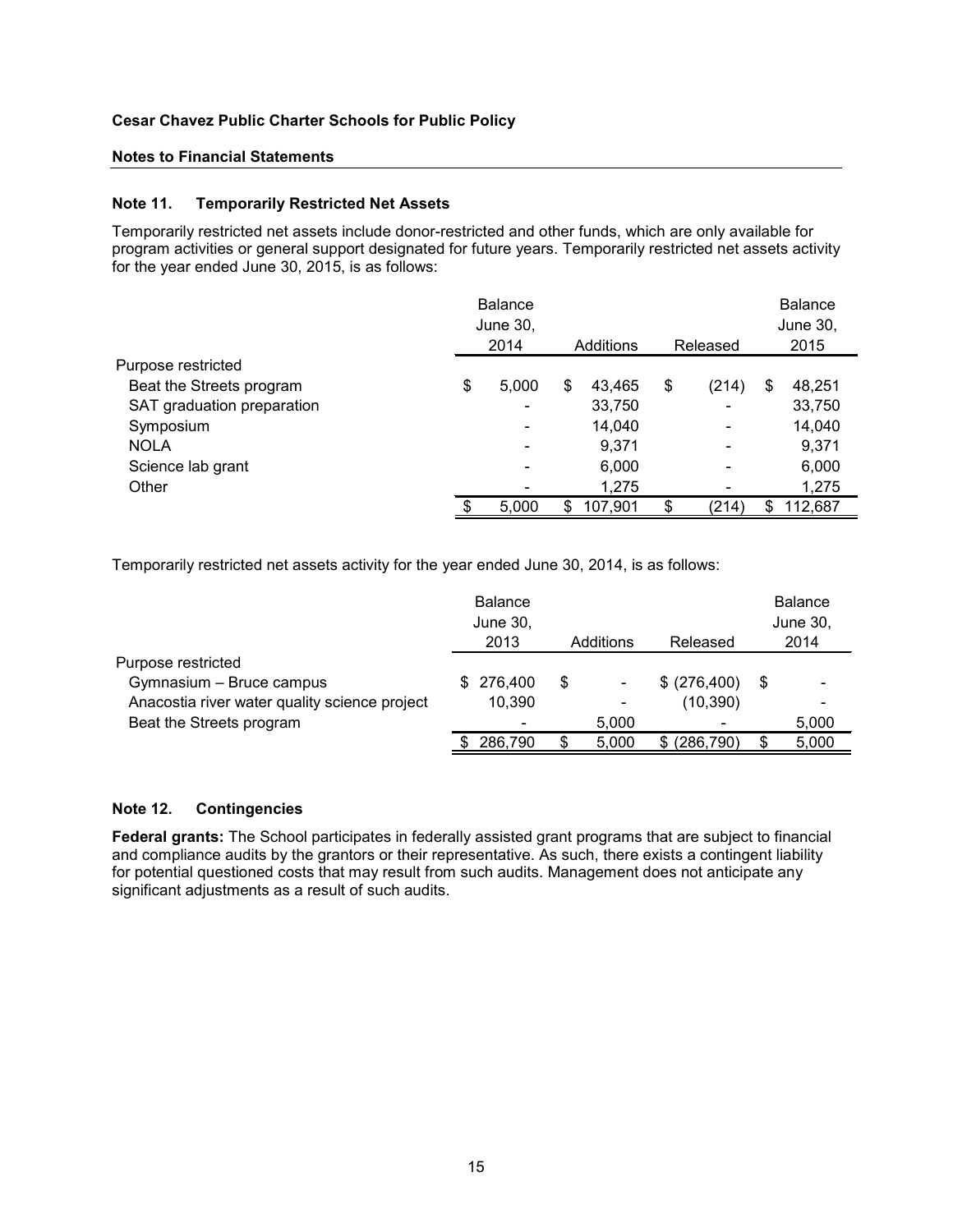

**RSM US LLP** 

#### **Independent Auditor's Report on the Supplementary Information**

To the Board of Trustees Cesar Chavez Public Charter Schools for Public Policy Washington, D.C.

We have audited the financial statements of Cesar Chavez Public Charter Schools for Public Policy (the School) as of and for the years ended June 30, 2015 and 2014, and have issued our report thereon, which contain an unmodified opinion on those financial statements. See pages 1 and 2. Our audits were performed for the purpose of forming an opinion on the financial statements as a whole.

The accompanying supplementary information is presented for purposes of additional analysis and is not a required part of the financial statements. Such information is the responsibility of management and was derived from and relates directly to the underlying accounting and other records used to prepare the financial statements. The information has been subjected to the auditing procedures applied in the audits of the financial statements and certain additional procedures, including comparing and reconciling such information directly to the underlying accounting and other records used to prepare the financial statements or to the financial statements themselves, and other additional procedures in accordance with auditing standards generally accepted in the United States of America. In our opinion, the information is fairly stated in all material respects in relation to the financial statements as a whole.

 $P_{sm}$  US  $LLP$ 

Washington, D.C. December 1, 2015